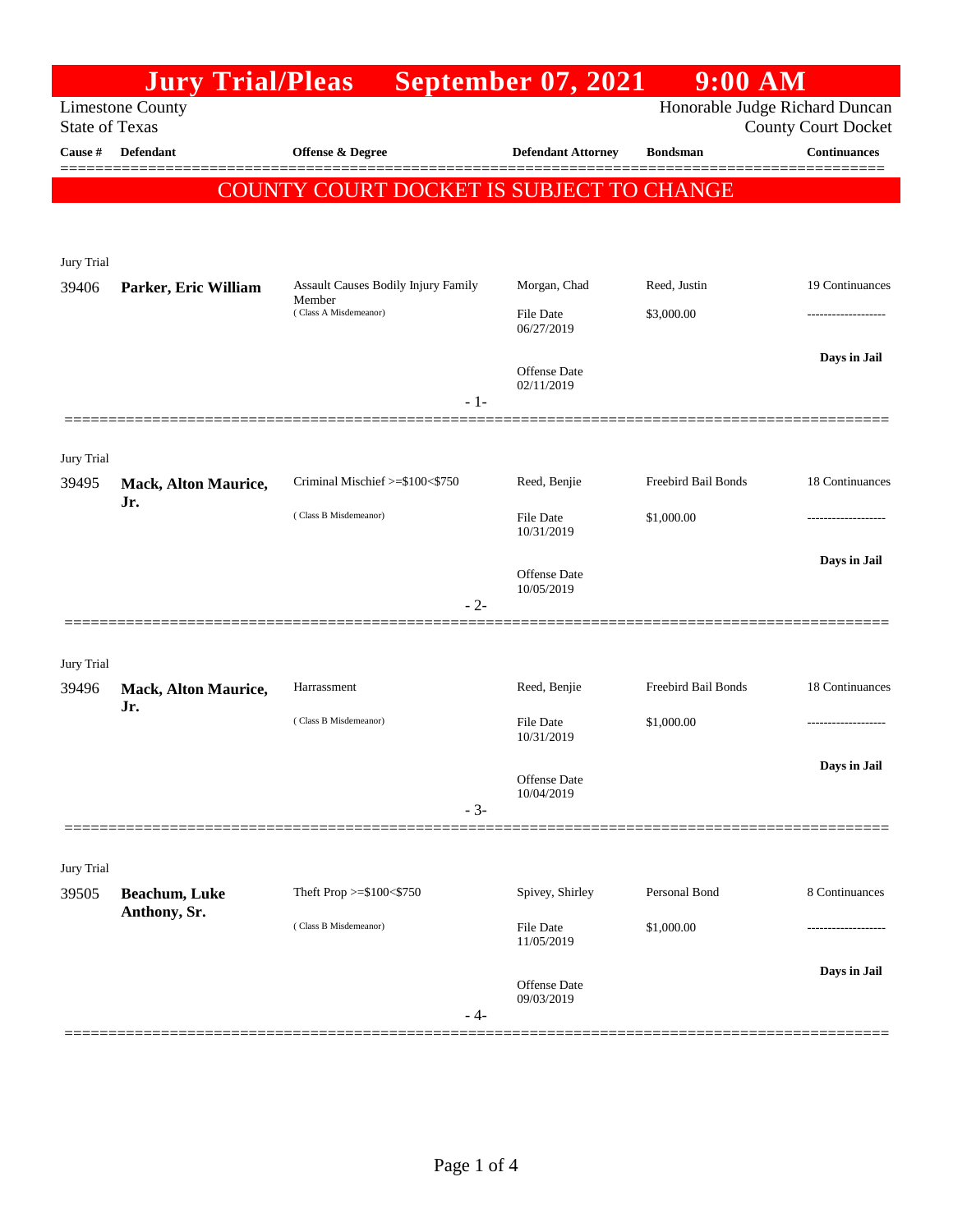|                                                                                    | <b>Jury Trial/Pleas</b>            |                                          | <b>September 07, 2021</b>         | $9:00$ AM         |                                                   |  |
|------------------------------------------------------------------------------------|------------------------------------|------------------------------------------|-----------------------------------|-------------------|---------------------------------------------------|--|
| Honorable Judge Richard Duncan<br><b>Limestone County</b><br><b>State of Texas</b> |                                    |                                          |                                   |                   |                                                   |  |
| Cause #                                                                            | Defendant                          | Offense & Degree                         | <b>Defendant Attorney</b>         |                   | <b>County Court Docket</b><br><b>Continuances</b> |  |
|                                                                                    |                                    |                                          |                                   | <b>Bondsman</b>   |                                                   |  |
|                                                                                    |                                    | COUNTY COURT DOCKET IS SUBJECT TO CHANGE |                                   |                   |                                                   |  |
|                                                                                    |                                    |                                          |                                   |                   |                                                   |  |
| Jury Trial                                                                         |                                    |                                          |                                   |                   |                                                   |  |
| 39508                                                                              | Ward, James Ollie                  | Assault Cause Bodily Inj.                | Spivey, Shirley                   | County Bail Bonds | 18 Continuances                                   |  |
|                                                                                    |                                    | (Class A Misdemeanor)                    | <b>File Date</b><br>11/06/2019    | \$3,000.00        |                                                   |  |
|                                                                                    |                                    |                                          |                                   |                   | Days in Jail                                      |  |
|                                                                                    |                                    |                                          | <b>Offense</b> Date<br>07/16/2019 |                   |                                                   |  |
|                                                                                    |                                    | $-5-$                                    |                                   |                   |                                                   |  |
|                                                                                    |                                    |                                          |                                   |                   |                                                   |  |
| Jury Trial                                                                         |                                    |                                          |                                   |                   |                                                   |  |
| 39520                                                                              | <b>Mack, Alton Maurice,</b><br>Jr. | Criminal Trespass                        | Reed, Benjie                      | Reed, Bobby       | 17 Continuances                                   |  |
|                                                                                    |                                    | (Class B Misdemeanor)                    | File Date<br>12/03/2019           | \$2,000.00        |                                                   |  |
|                                                                                    |                                    |                                          | <b>Offense</b> Date               |                   | Days in Jail                                      |  |
|                                                                                    |                                    |                                          | 11/17/2019                        |                   |                                                   |  |
|                                                                                    |                                    | - 6-                                     |                                   |                   |                                                   |  |
|                                                                                    |                                    |                                          |                                   |                   |                                                   |  |
| Jury Trial<br>39652                                                                | Macejewski, Eduardo                | Assault Causes Bodily Injury Family      | Aguilar, Joseph                   |                   | 10 Continuances                                   |  |
|                                                                                    | <b>Michael</b>                     | Member                                   |                                   |                   |                                                   |  |
|                                                                                    |                                    | (Class A Misdemeanor)                    | File Date<br>04/15/2020           |                   |                                                   |  |
|                                                                                    |                                    |                                          |                                   |                   | Days in Jail                                      |  |
|                                                                                    |                                    |                                          | Offense Date<br>03/28/2020        |                   |                                                   |  |
|                                                                                    |                                    | $-7-$                                    |                                   |                   |                                                   |  |
|                                                                                    |                                    |                                          |                                   |                   |                                                   |  |
| Jury Trial                                                                         |                                    | Assault Against Elderly Or Disabled      | Spivey, Shirley                   | County Bail Bonds | 9 Continuances                                    |  |
| 39669                                                                              | Ward, James Ollie                  | Individual<br>(Class A Misdemeanor)      | <b>File Date</b>                  | \$3,000.00        |                                                   |  |
|                                                                                    |                                    |                                          | 05/13/2020                        |                   |                                                   |  |
|                                                                                    |                                    |                                          | Offense Date                      |                   | Days in Jail                                      |  |
|                                                                                    |                                    | $-8-$                                    | 07/24/2019                        |                   |                                                   |  |
|                                                                                    |                                    |                                          |                                   |                   |                                                   |  |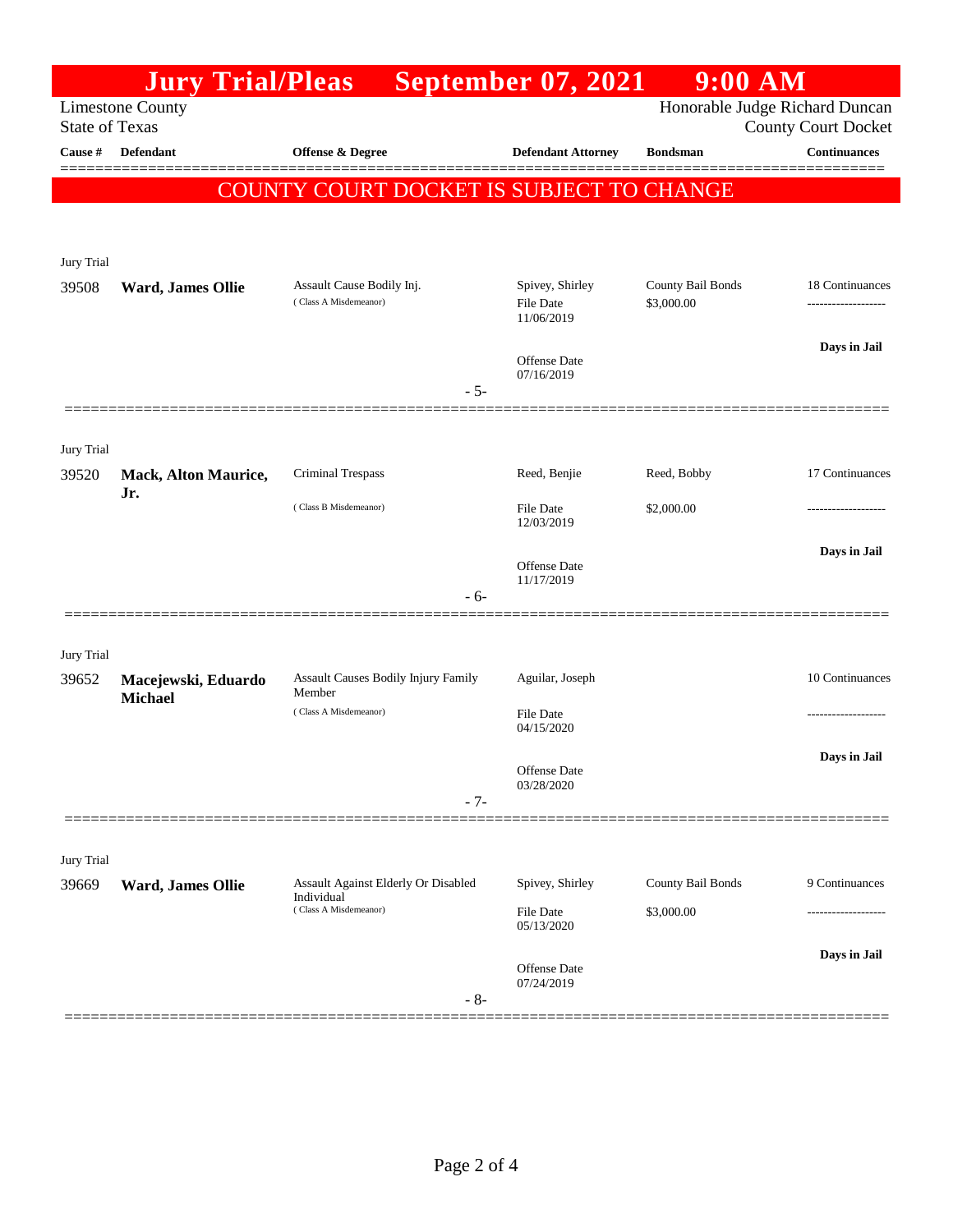|                                                                                    | <b>Jury Trial/Pleas</b>     |                                                            | <b>September 07, 2021</b>         | <b>9:00 AM</b>                  |                                                   |  |
|------------------------------------------------------------------------------------|-----------------------------|------------------------------------------------------------|-----------------------------------|---------------------------------|---------------------------------------------------|--|
| Honorable Judge Richard Duncan<br><b>Limestone County</b><br><b>State of Texas</b> |                             |                                                            |                                   |                                 |                                                   |  |
| Cause #                                                                            | <b>Defendant</b>            | Offense & Degree                                           | <b>Defendant Attorney</b>         | <b>Bondsman</b>                 | <b>County Court Docket</b><br><b>Continuances</b> |  |
|                                                                                    |                             |                                                            |                                   |                                 |                                                   |  |
|                                                                                    |                             | COUNTY COURT DOCKET IS SUBJECT TO CHANGE                   |                                   |                                 |                                                   |  |
|                                                                                    |                             |                                                            |                                   |                                 |                                                   |  |
| Jury Trial                                                                         |                             |                                                            |                                   |                                 |                                                   |  |
| 39723                                                                              | Perez, Manuel Antonio       | Driving While Intoxicated Bac $>= 0.15$                    | Diaz, Carlos C                    | Freebird Bail Bonds             | 8 Continuances                                    |  |
|                                                                                    |                             | (Class A Misdemeanor)                                      | File Date<br>07/28/2020           | \$2,000.00                      |                                                   |  |
|                                                                                    |                             |                                                            |                                   |                                 | Days in Jail                                      |  |
|                                                                                    |                             |                                                            | <b>Offense Date</b><br>03/09/2019 |                                 |                                                   |  |
|                                                                                    |                             | $-9-$                                                      |                                   |                                 |                                                   |  |
|                                                                                    |                             |                                                            |                                   |                                 |                                                   |  |
| Jury Trial                                                                         |                             |                                                            |                                   |                                 |                                                   |  |
| 39750                                                                              | <b>Wiley, Samuel Edward</b> | Assault Causes Bodily Injury Family<br>Member              | Reed, Stephen M.                  | County Bail Bonds               | 7 Continuances                                    |  |
|                                                                                    |                             | (Class A Misdemeanor)                                      | File Date<br>10/20/2020           | \$3,000.00                      |                                                   |  |
|                                                                                    |                             |                                                            |                                   |                                 | Days in Jail                                      |  |
|                                                                                    |                             |                                                            | <b>Offense Date</b><br>09/10/2020 |                                 |                                                   |  |
|                                                                                    |                             | $-10-$                                                     |                                   |                                 |                                                   |  |
|                                                                                    |                             |                                                            |                                   |                                 |                                                   |  |
| Jury Trial                                                                         |                             |                                                            |                                   |                                 |                                                   |  |
| 39757                                                                              | <b>Torres, Michael</b>      | Resist Arrest Search Or Transport<br>(Class A Misdemeanor) | File Date                         | County Bail Bonds<br>\$3,000.00 | 7 Continuances<br>-------------------             |  |
|                                                                                    |                             |                                                            | 10/30/2020                        |                                 |                                                   |  |
|                                                                                    |                             |                                                            | Offense Date                      |                                 | <b>40 Days in Jail</b>                            |  |
|                                                                                    |                             | $-11-$                                                     | 07/16/2020                        |                                 |                                                   |  |
|                                                                                    |                             |                                                            |                                   |                                 |                                                   |  |
| Jury Trial                                                                         |                             |                                                            |                                   |                                 |                                                   |  |
| 39760                                                                              | Makovy, Jeffery Scott,      | Boating While Intoxicated 2nd; Accident                    | Simer, Michael                    | County Bail Bonds               | 7 Continuances                                    |  |
|                                                                                    | Jr.                         | Boating<br>(Class A Misdemeanor; Class A Misdemeanor)      | File Date                         | \$3,000.00                      |                                                   |  |
|                                                                                    |                             |                                                            | 11/04/2020                        |                                 |                                                   |  |
|                                                                                    |                             |                                                            | Offense Date                      |                                 | Days in Jail                                      |  |
|                                                                                    |                             |                                                            | 07/18/2020;<br>07/18/2020         |                                 |                                                   |  |
|                                                                                    |                             | $-12-$                                                     |                                   |                                 |                                                   |  |
|                                                                                    |                             |                                                            |                                   |                                 |                                                   |  |